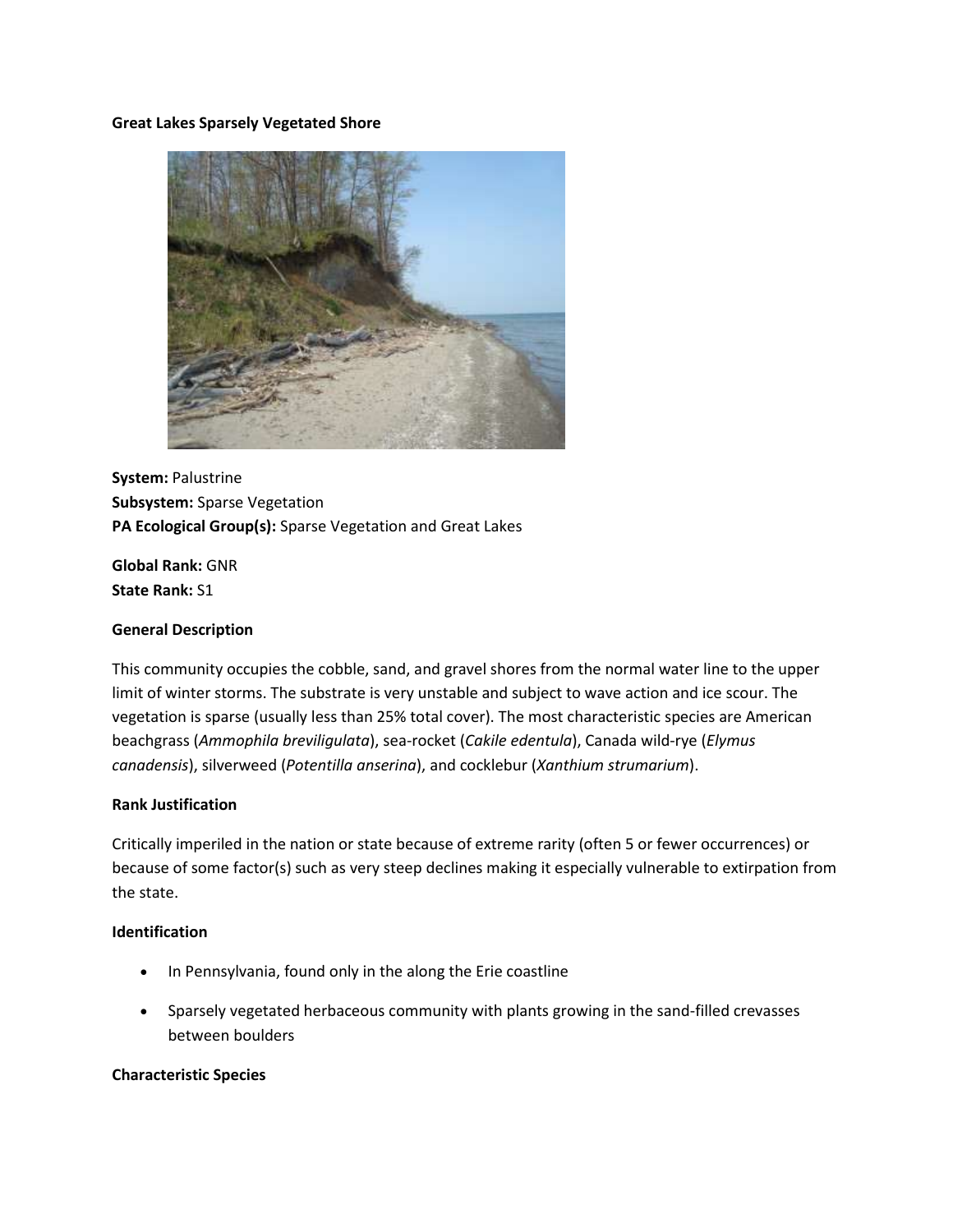#### Shrubs

- [Eastern cottonwood \(](http://www.natureserve.org/explorer/servlet/NatureServe?searchName=Populus+deltoides)*Populus deltoides*)
- [Willows \(](http://www.natureserve.org/explorer/servlet/NatureServe?searchSciOrCommonName=salix)*Salix* spp.)

### Herbs

- American beachgrass (*[Ammophila breviligulata](http://www.natureserve.org/explorer/servlet/NatureServe?searchName=Ammophila+breviligulata)*)
- [American sea-rocket \(](http://www.natureserve.org/explorer/servlet/NatureServe?searchName=Cakile+edentula)*Cakile edentula*)
- Beach pea (*[Lathyrus japonicus](http://www.natureserve.org/explorer/servlet/NatureServe?searchName=Lathyrus+japonicus)*)
- Silverweed (*[Potentilla anserina](http://www.natureserve.org/explorer/servlet/NatureServe?searchName=Potentilla+anserina)*)
- Common cocklebur (*[Xanthium strumarium](http://www.natureserve.org/explorer/servlet/NatureServe?searchName=Xanthium+strumarium)*)

#### Vines

[Grape \(](http://www.natureserve.org/explorer/servlet/NatureServe?searchSciOrCommonName=Vitis)*Vitis* spp.)

### **International Vegetation Classification Associations:**

[Great Lakes Shore Sparse Vegetation](http://www.natureserve.org/explorer/servlet/NatureServe?searchCommunityUid=ELEMENT_GLOBAL.2.685376) (CEGL005162) [Inland Freshwater Strand Beach Sparse Vegetation](http://www.natureserve.org/explorer/servlet/NatureServe?searchCommunityUid=ELEMENT_GLOBAL.2.688380) (CEGL002310)

#### **NatureServe Ecological Systems:**

[Great Lakes Alkaline Rocky Shore and Cliff](http://www.natureserve.org/explorer/servlet/NatureServe?searchSystemUid=ELEMENT_GLOBAL.2.722710) (CES201.995)

## **Origin of Concept**

Fike, J. 1999. Terrestrial and palustrine plant communities of Pennsylvania. Pennsylvania Natural Diversity Inventory. Harrisburg, PA. 86 pp.

## **Pennsylvania Community Code**

na : Not Available

## **Similar Ecological Communities**

This sparsely vegetated community is distinguished from the Great Lakes Palustrine Sandplain by substrate, vegetation, and geographical location. The Lake Erie Sparsely Vegetated Shore is primarily cobble substrate, nearly devoid of vegetation, and is found along the entirety of the Lake Erie Shore. The Great Lakes Palustrine Sandplain is found primarily on the Presque Isle Peninsula, is sandy, and is more densely vegetated as these sites are more protected from wave and ice scour than the Great Lakes Sparsely Vegetated Shore.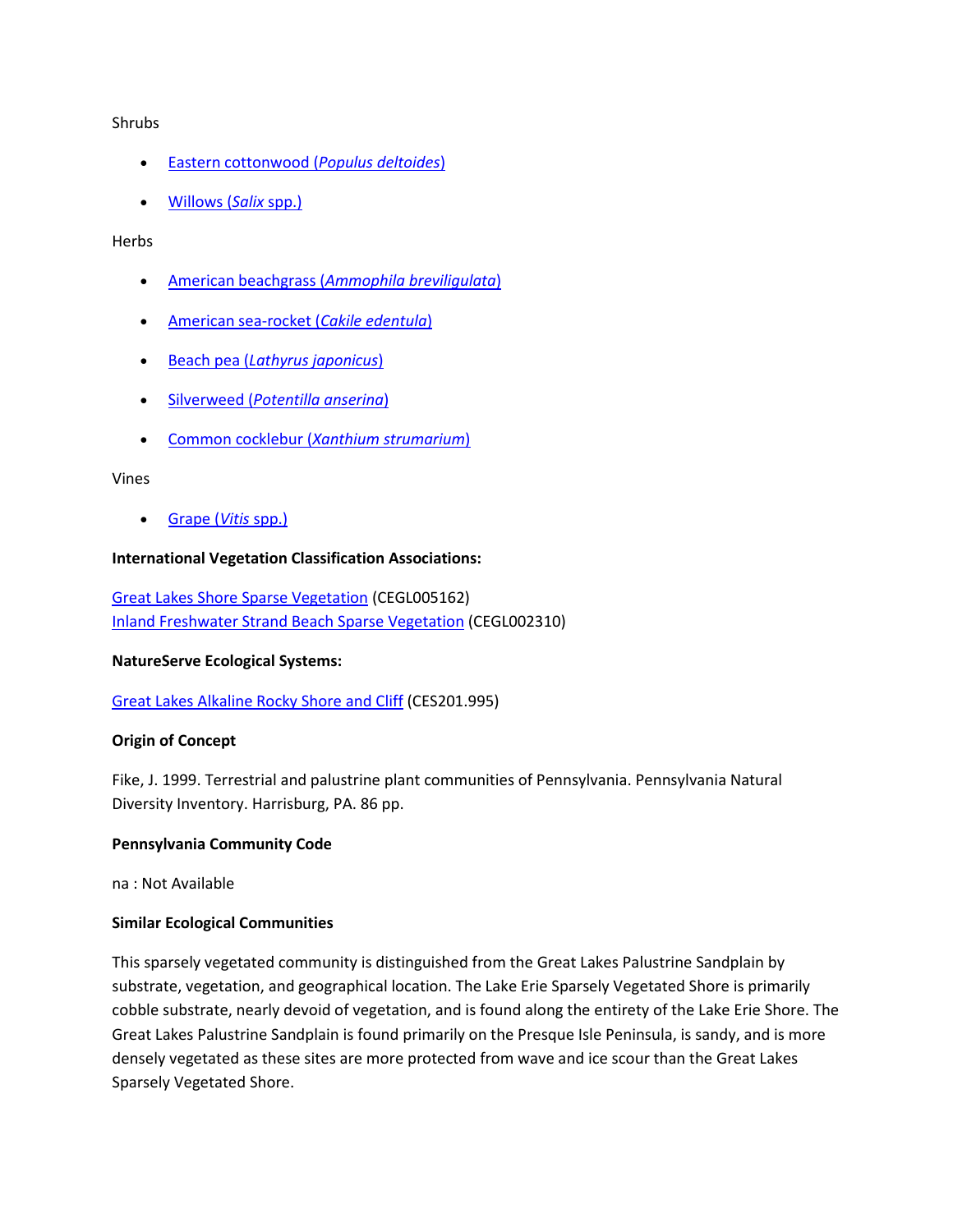The Periodically Exposed Shoreline Community, which differs from this type in geographic location, is found along river, creek, and lake margins in Pennsylvania; the Great Lakes Sparsely Vegetated Shore is limited to the Lake Erie Coast.

## **Fike Crosswalk**

Great Lakes Region sparsely vegetated beach

## **Conservation Value**

There is limited Lake Erie shoreline in Pennsylvania. The Lake Erie shoreline is a combination of cobble, bedrock, sand and gravel. The Presque Isle Peninsula, a sand-spit that extends into Lake Erie, is one of the only areas where sand is the dominant substrate. Sand beaches are also present at the mouths of the larger creeks flowing into Lake Erie. The Great Lakes Sparsely Vegetated Shore supports a wide variety of plant species, some unique to shoreline areas of the Great Lakes, including American beachgrass (*Ammophila breviligulata*), sea-rocket (*Cakile edentula*), beach pea (*Lathyrus japonicus*), and silverweed (*Potentilla anserina*).

The lake shore also hosts a unique suite of invertebrates such as tiger beetles, spiders, and sand wasps. It is an important refuge for migrating waterbirds and shorebirds and nesting habitat for others. This type provides important nesting habitat for shorebirds, such as the Piping Plover.

# **Threats**

The greatest threat to the cobble shorelines of the Great Lakes Sparsely Vegetated Shore is from lake shore development and continued impeding of sand migration along the shore. Recreational use is also a major threat to the plants and animals of the Lake Erie Shore. Presque Isle State Park is a popular destination for tourists and receives millions of visitors each year. Beach grooming and foot traffic reduce the amount of habitat available to plants on the small beaches at the mouths of creeks. Nonnative plants, such as crown-vetch (*Coronilla varia*) and Japanese knotweed (*Fallopia japonica*) may invade some areas.

## **Management**

Shoreline stabilization efforts have altered natural erosion and deposition processes that develop the lake shoreline. The shoreline development is part of the long-term physical process that creates the sandplain habitat behind the leading dune. The jetty at Conneaut, Ohio is a large obstruction to the natural flow of sediments. Recreation is a major focus of management at Presque Isle State Park and other sites along the Erie Coast. Control of non-native plant species are also important for managers at Presque Isle State Park.

## **Research Needs**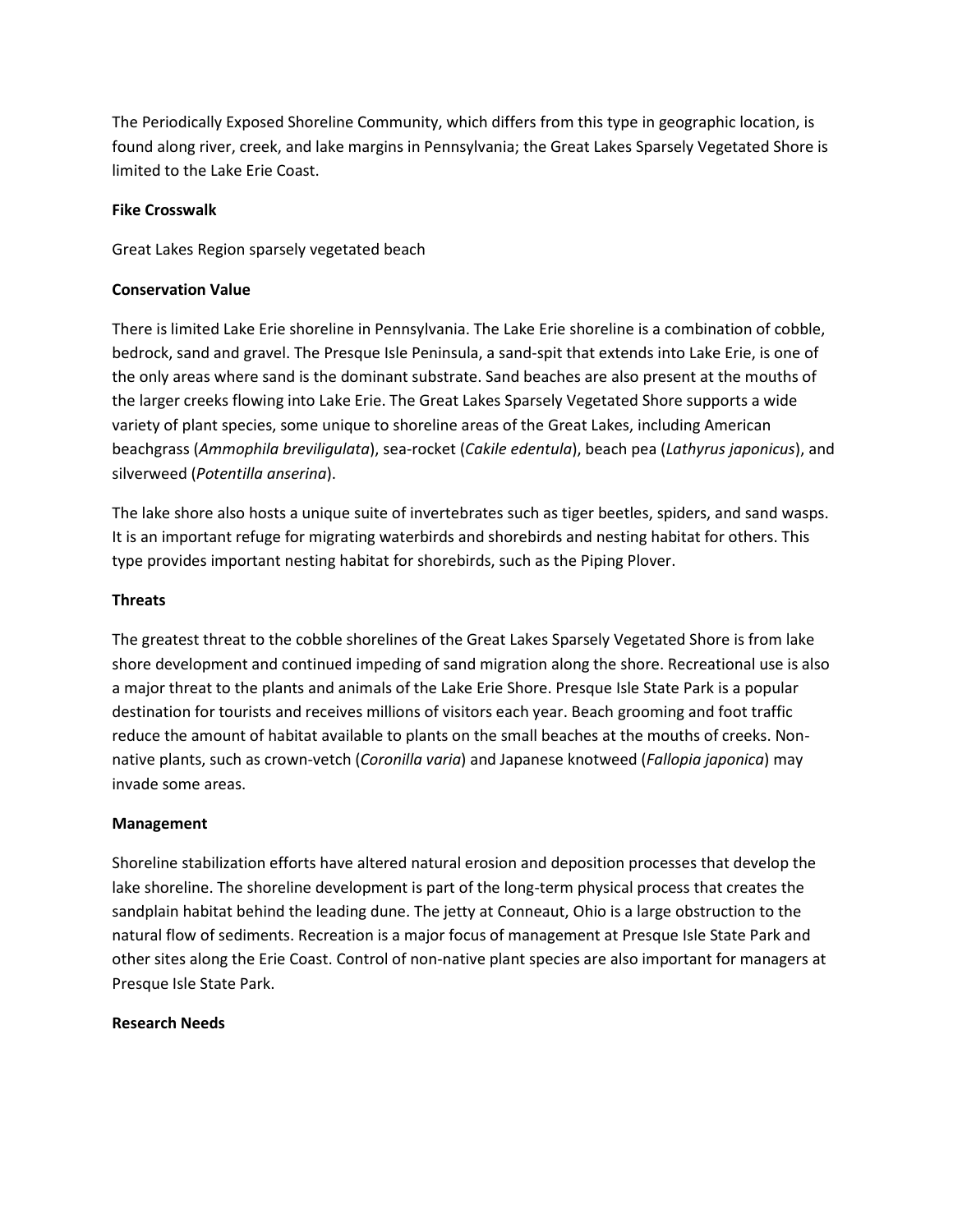Insects, including beetles and lepidopterans, may form a substantial part of the biodiversity of these communities. Open gravel and cobble areas along the coast should be inventoried for rare plants and animals, especially insects.

## **Trends**

The current extent of this community in Pennsylvania and in the larger Great Lakes region fairly well known. Long, continuous examples of this community have been fragmented by development and their acreage in Pennsylvania has declined as a result of development and recreation.

Long-term management of the Erie Shoreline could benefit from a better understanding of the natural erosion and deposition processes, as well as how these processes may be affected by artificially created barriers such as breakwaters and jetties.

# **Range Map**



## **Pennsylvania Range**

Northwestern Pennsylvania.

## **Global Distribution**

Northeastern Ohio to New York along the southern shore of Lake Erie.

#### **References**

Albert, D. A. 2004. Between Land and Lake: Michigan's Great Lake Coastal Wetlands. MSUE bulletin E2902, Michigan Natural Features Inventory, Lansing, MI.